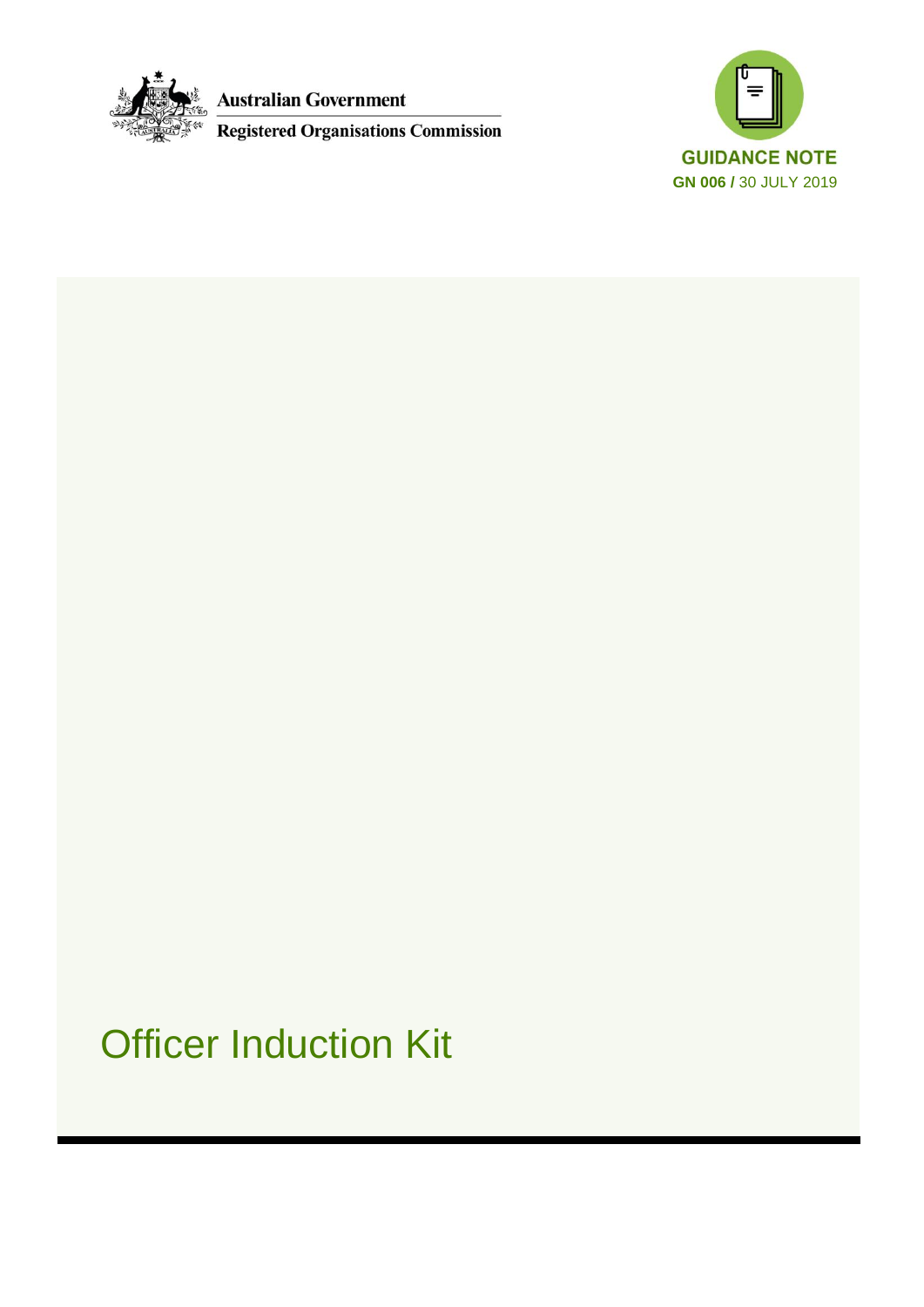

#### Dear Officer,

Welcome and congratulations on your choice to nominate for office in a registered organisation.

The role of officer – be it a Committee of Management member or President, Secretary, Treasurer or Director – is an important one.

Officers of unions and employer associations are entrusted with guiding their organisations. They do this by making decisions in the best interests of their members. This is also at the core of what the Registered Organisations Commission (ROC) is interested in.



After all, unions and employer associations belong to, and are funded by their members. Your time in office affords you the opportunity to serve the members of your organisation. You can do this best by having the right skills and knowledge to do the job, which in turn will help you in building trust and confidence with your members. Also, as organisations receive a number of benefits upon registration they need to fulfil a number of obligations.

Officers are responsible for ensuring that organisations and their branches comply with the obligations under the Fair Work (Registered Organisations) Act 2009 (RO Act). You need to become familiar with these. For many of you, it will be the first time you have personal obligations and the risk of civil or criminal penalties for not complying with a body of laws that apply to your role as an officer.

The ROC has put together this Officer Induction Kit to assist you with the types of responsibilities, timeframes and considerations you need to be aware of. While the kit does not cover everything you need to know and is intended as a guide only, it does include information on common requirements and duties. In this kit you will find material to quickly help you better understand your specific office and any duties you have in your organisation. Naturally you will also need to refer to, and have a good working knowledge of, your organisation's rules for specific requirements and current procedures.

Officers can be responsible for many things, such as financials and keeping vital records, and the team at the ROC can assist you and provide advice in relation to those duties.

Please have a look through this induction kit. I hope you find the information beneficial to your role. A small investment of time now will serve you well in your new role. Further information is available on the ROC's website – [www.roc.gov.au](http://www.roc.gov.au/) – or please feel free to contact a member of the ROC team by email [regorgs@roc.gov.au](mailto:regorgs@roc.gov.au) or phone 1300 341 665.

**Mark Bielecki Commissioner**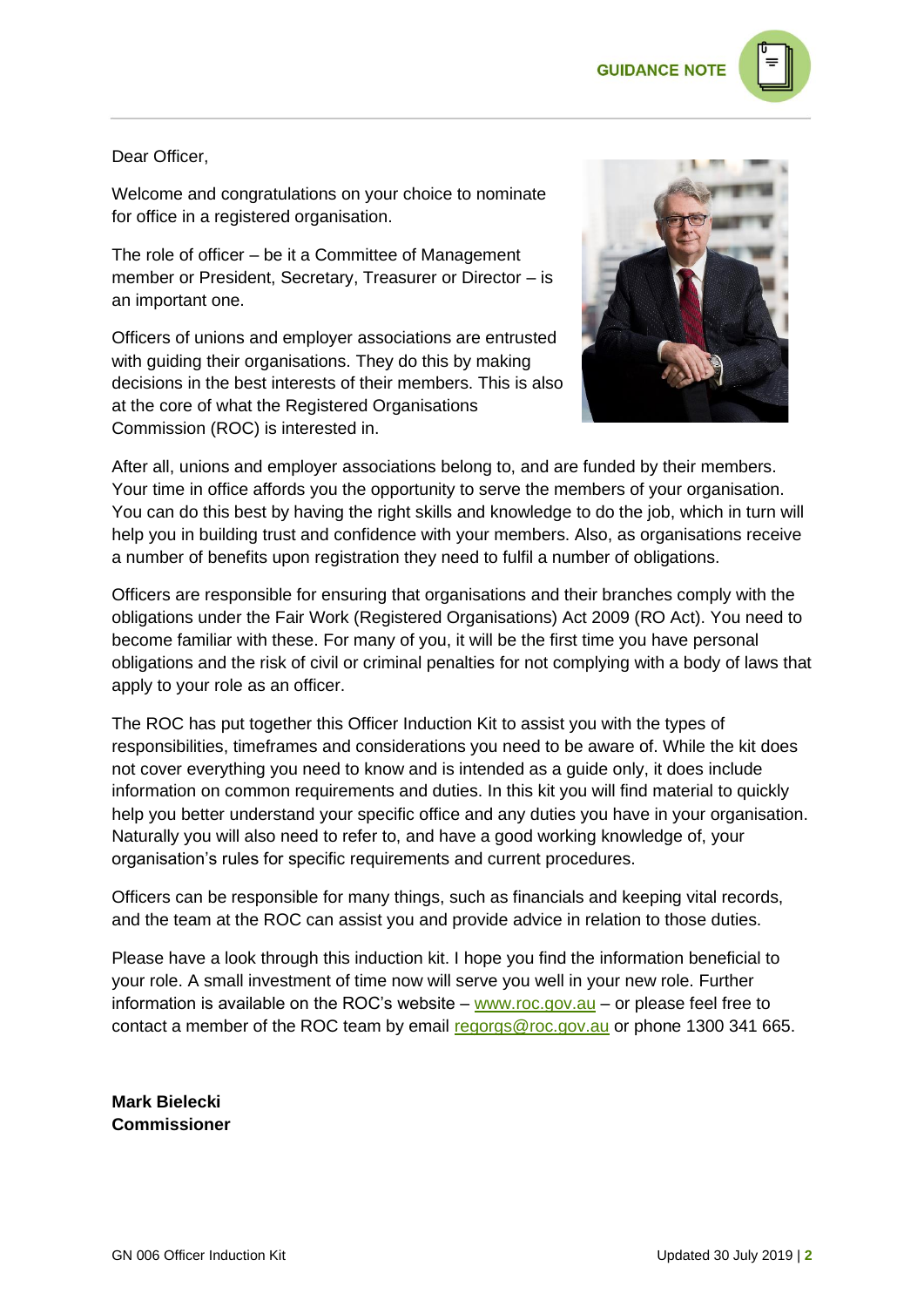

### How to use this induction kit

This induction kit has been provided by the Registered Organisations Commission (**ROC**) for use by new and returning officers. It is intended to assist officers to learn their obligations.

This induction kit is not a comprehensive list of the requirements, obligations and responsibilities of officers. It is a beginning. Officers should ensure they review the Fair Work (Registered Organisations) Act 2009 (**RO Act**), materials on the [ROC's website](https://www.roc.gov.au/) and their organisation's rules and policies.

The induction kit is not a static document to be downloaded once, printed and handed out to officers as they are elected or appointed into the future. The documents in the induction kit will be altered as and when the law changes, in response to feedback or when more helpful information becomes available.

As such, the bulk of the induction kit is available through the list of hyperlinks that form the index. These hyperlinks will take you to where the most up to date document is contained on the ROC website. These documents include fact sheets and tools, like the regulatory timeframes calculator.

The induction kit also contains a number of activities for new officers to complete that will assist in understanding their fuller responsibilities and where information is located.

The ROC's website contains further fact sheets, templates, guidance notes, checklists, tools and webinars, broken down by topic, to assist officers and their organisations/branches to comply with the legislative obligations.

The ROC also has a [subscription service](https://www.roc.gov.au/Website-information/email-updates) which provides up to date information to officers and other stakeholders.

If you have any questions please email the ROC on [regorgs@roc.gov.au](mailto:regorgs@roc.gov.au) or contact us by telephone on 1300 341 665.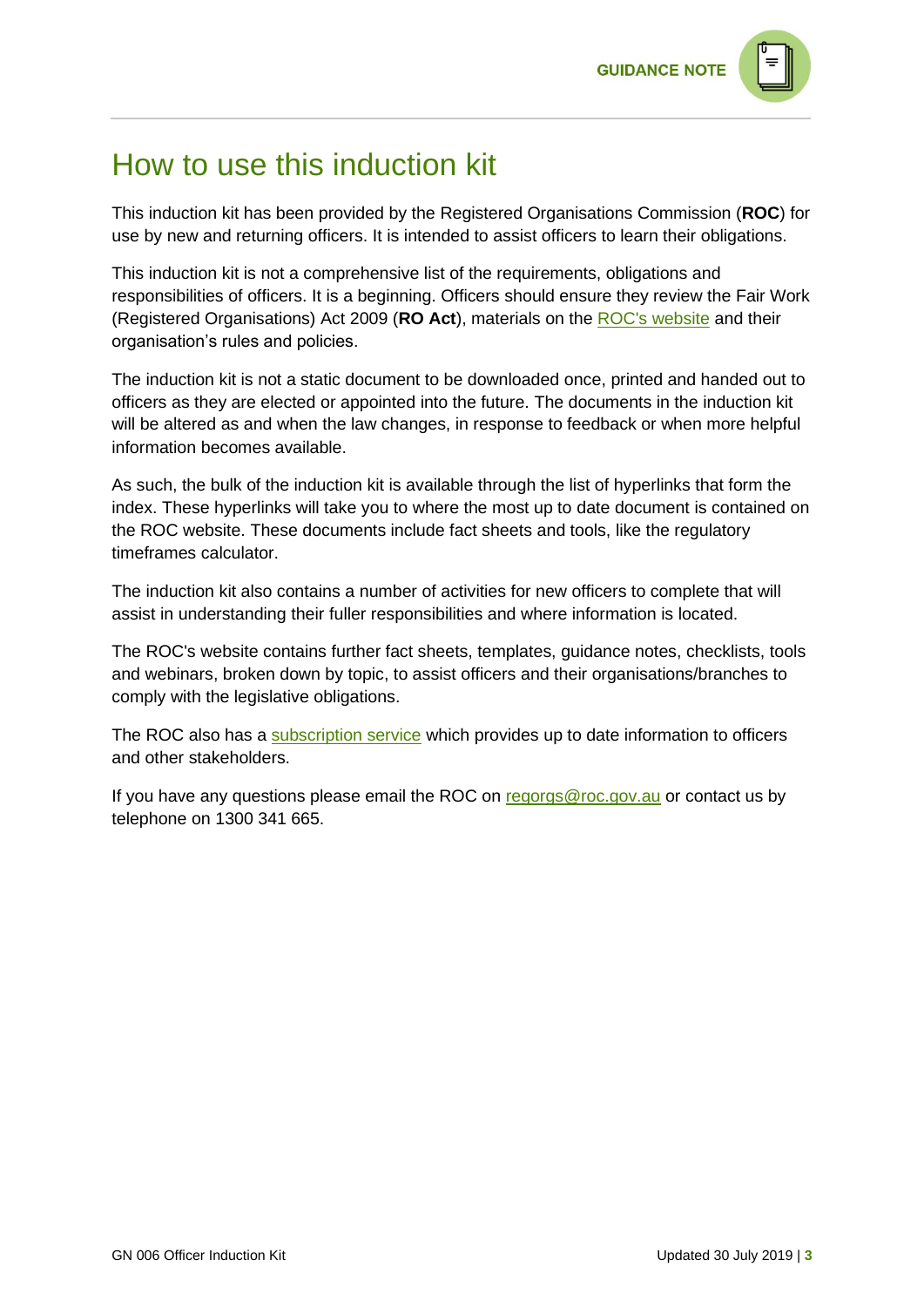### **GUIDANCE NOTE**  $\equiv$

## Index

| Letter from the Registered Organisations Commissioner, Mark Bielecki 2            |  |
|-----------------------------------------------------------------------------------|--|
|                                                                                   |  |
|                                                                                   |  |
|                                                                                   |  |
|                                                                                   |  |
|                                                                                   |  |
|                                                                                   |  |
|                                                                                   |  |
|                                                                                   |  |
|                                                                                   |  |
|                                                                                   |  |
|                                                                                   |  |
|                                                                                   |  |
|                                                                                   |  |
|                                                                                   |  |
| GN 014: Guidance Note: Disclosure obligations of organisations and branches  LINK |  |
| GN 015: Guidance Note: Corrupting benefits offences under the FW ActLINK          |  |
|                                                                                   |  |
|                                                                                   |  |
|                                                                                   |  |
| GN 017: Discloser's guide to raising concerns with registered organisations  LINK |  |
|                                                                                   |  |
|                                                                                   |  |
|                                                                                   |  |
|                                                                                   |  |
|                                                                                   |  |
|                                                                                   |  |
|                                                                                   |  |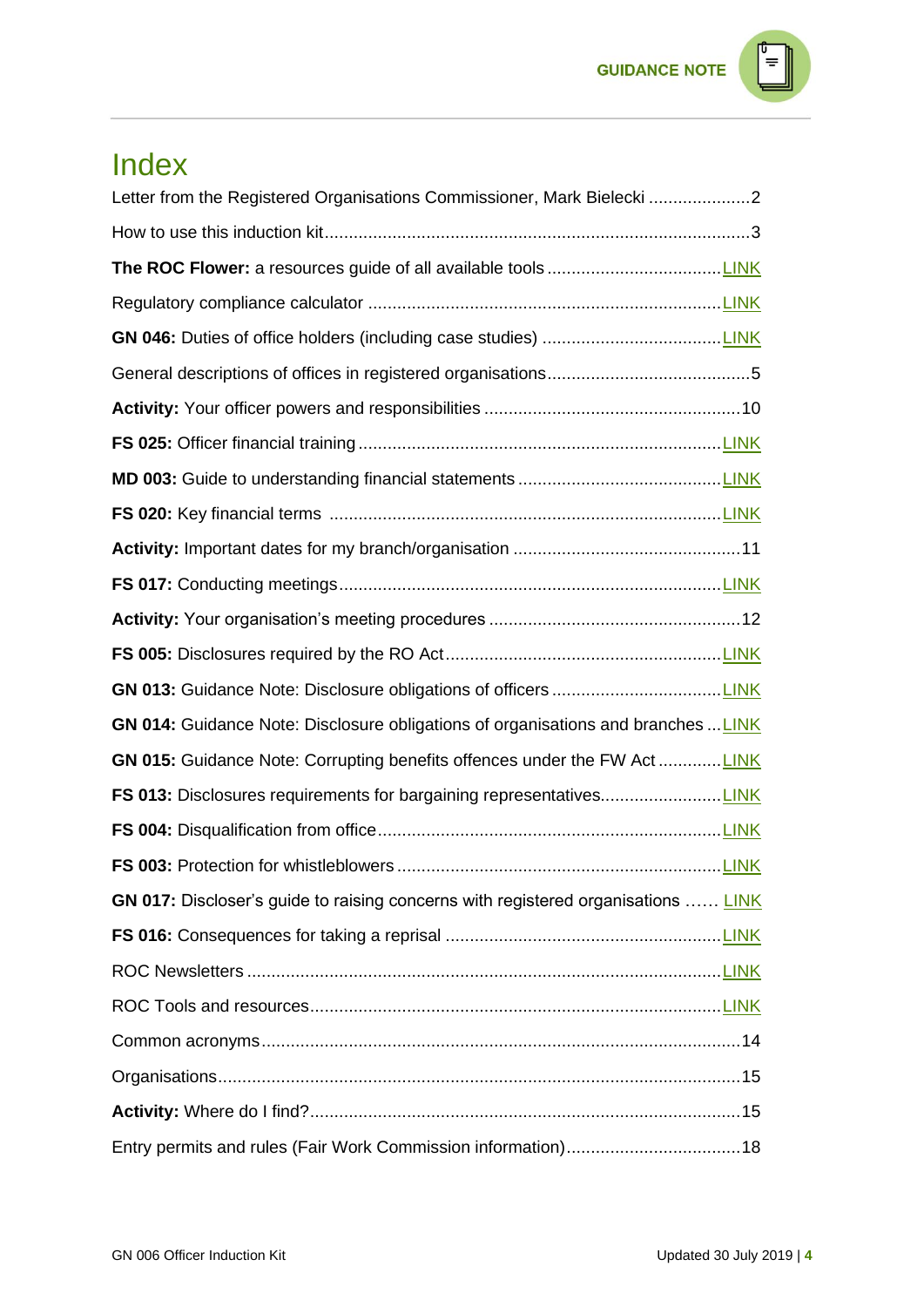

# General descriptions of offices in registered organisations

Organisations registered under the *Fair Work (Registered Organisations) Act 2009* (the RO Act) are democratic organisations run by persons elected to hold office.

#### **What powers and duties do the offices in my organisation hold? (s.141(1)(b)(i))**

The RO Act requires the rules of organisations to provide for the powers and duties of committees and the offices (s 141(1)(b)(i)). Therefore to find out the powers of duties of offices in your organisation you must refer to your rulebook.

#### **A general guide about what you might expect in your rulebook**

What follows is a general guide about the types of duties that you might find in your rulebook for particular offices. Your organisation may have all or some of these offices and they may have the same or different powers and duties. **Please refer to the rules of your organisation for the specific requirements and responsibilities of these offices**. If the specific requirements of your rules are different to the general information below, please follow the requirements in your rules.

#### **President**

The President generally provides leadership, vision and direction and ensures that business is properly conducted. The President is required to have sound knowledge of the organisation in order to ensure that regulatory requirements are adhered to and that policy is applied correctly. The President can establish effective procedures within the confines of the rules, delegate responsibilities and supervise the implementation of decisions. The role bears significant responsibility, accountability, governance and authority in accordance with the law and the organisation's rules.

#### **A President's role may incorporate the following:**

- Senior leadership role
- Overseeing the operation of the organisation
- Ensuring strong governance, in accordance with the law and the organisation's rules
- Possessing sound knowledge of the organisation, its rules, policies and procedures
- Presiding at meetings, ensuring compliance with policy and procedures
- Representing the organisation externally
- Leading on the resolution of any internal disputes
- Acting within the confines of procedure and policy
- Acting as a signatory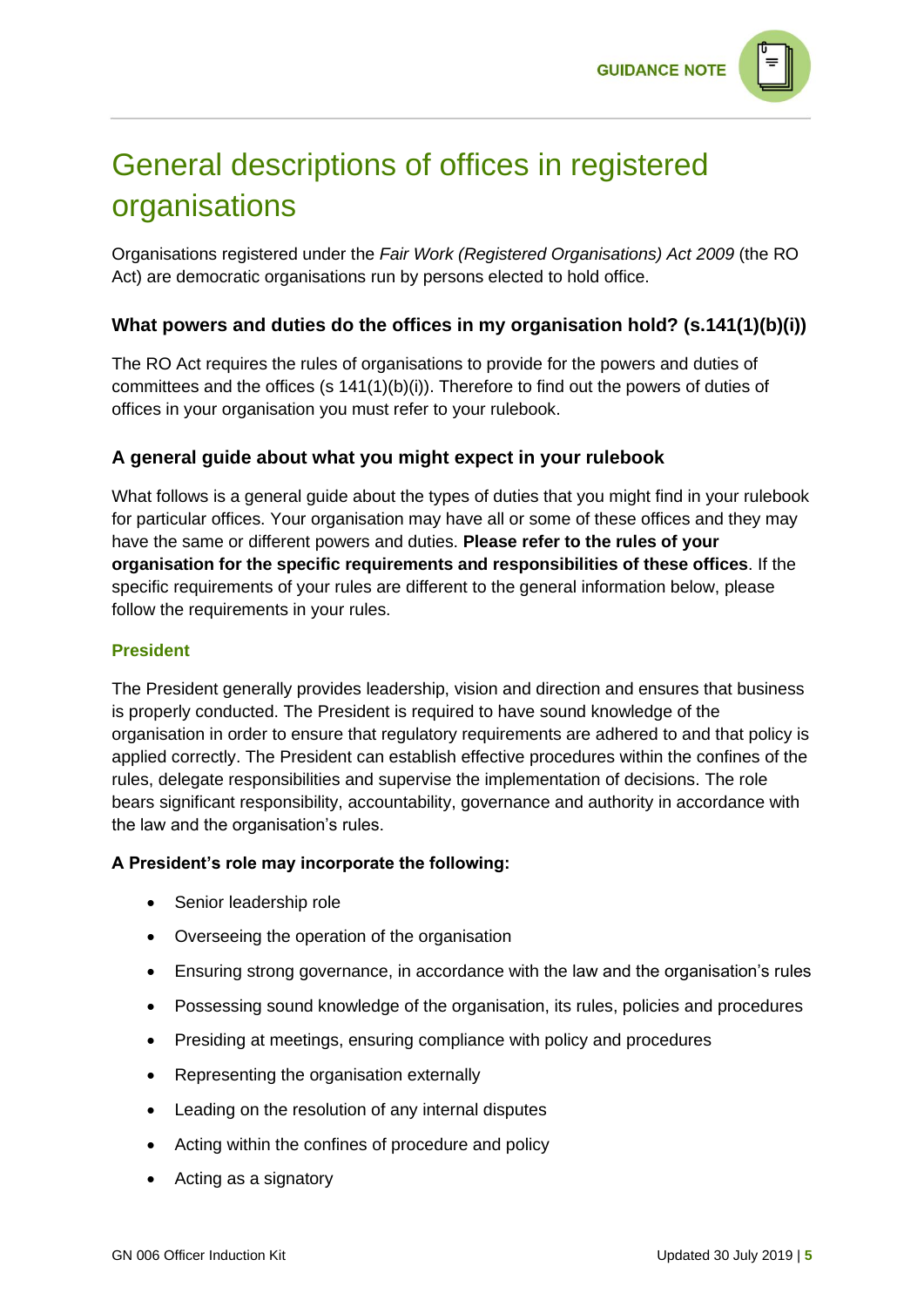

#### **Please refer to your rules to find out about the President's role in your organisation.**

#### **Vice President**

The Vice President generally supports and assists the President as well as other officers with their duties to ensure goals are met. They should be conversant with the President's role so that they can assume the duties and responsibilities of the President in their absence. The Vice President works closely with the President to co-ordinate activities, communicate and implement strategic visions, guide committee members and ensure the efficient management of the organisation.

#### **A Vice President's role may incorporate the following:**

- Senior leadership role
- Ensuring strong governance, in accordance with the law and the organisation's rules
- Possessing sound knowledge of the organisation, its rules, policies and procedures
- Providing support to the President and other officers
- Assuming the role of President in their absence
- Performing other responsibilities as assigned by the President
- Acting as a signatory

#### **Please refer to your rules to find out about the Vice President's role in your organisation.**

#### **Secretary**

The Secretary generally manages administrative functions and leads negotiations. The position is often the main contact point and source of information for members. The Secretary deals with correspondence, maintains records, consults with members and convenes events and meetings. They support the office in the management and application of proper work procedures. They are usually the officer responsible for lodged documents and making declarations on behalf of the organisation.

#### **A Secretary's role may incorporate the following:**

- Senior leadership role
- Keeping the register of members
- Ensuring strong governance in accordance with the law and organisation's rules
- Possessing sound knowledge of the organisation, its rules, policies and procedures
- Responsibility for the effective administration of the organisation
- Acting as the main point of communication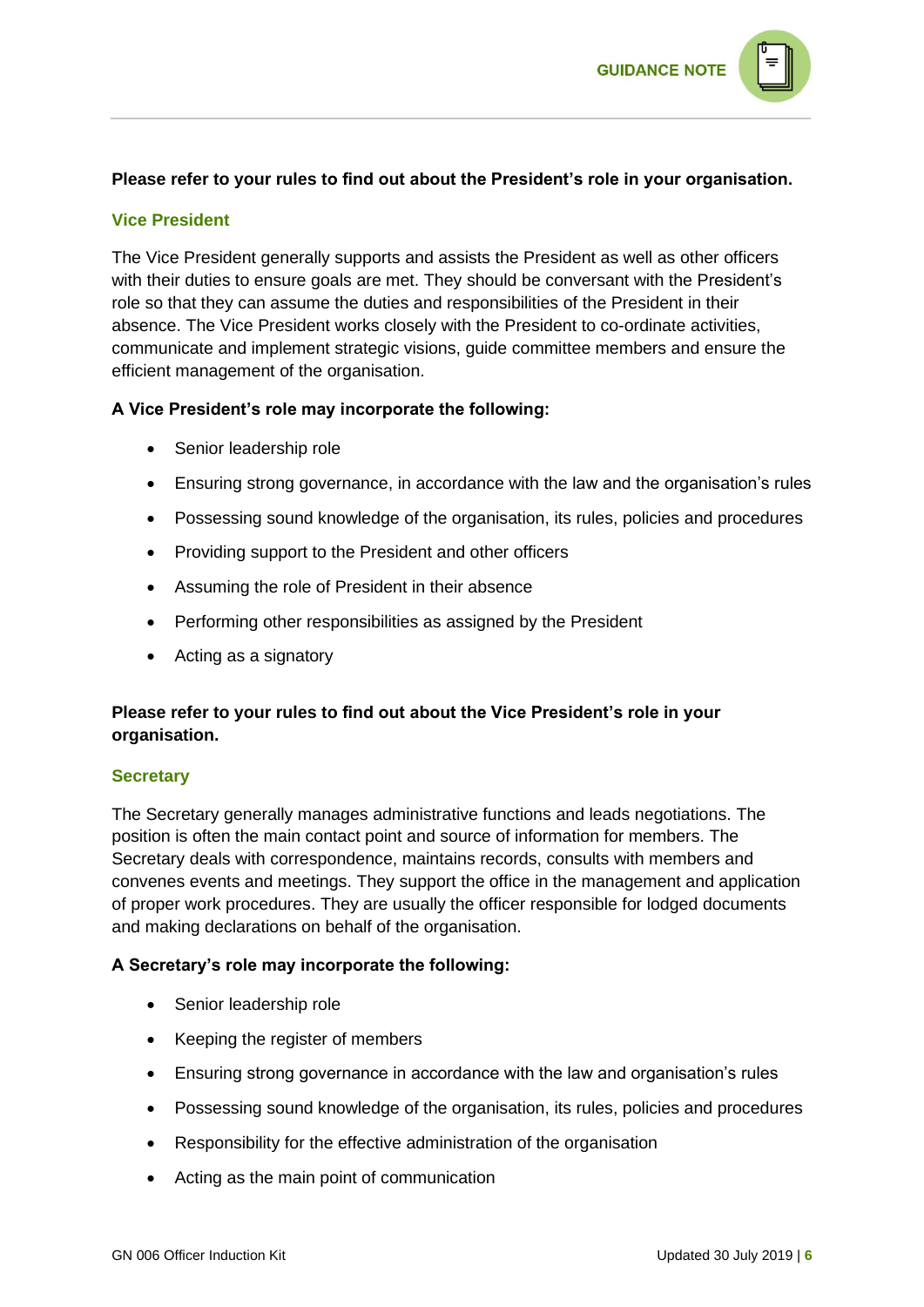

- Dealing with correspondence
- Convening and attends all meetings of the organisation
- Preparing reports, notices and meeting agendas (in consultation with other officers)
- Distributing full and accurate minutes and papers
- Maintaining an up-to-date copy of the rules
- Arranging for information, membership and financial records to be properly kept
- Lodging documents and applications with the Fair Work Commission and the Registered Organisations Commission
- Ensuring all statutory obligations are met
- Leading negotiations
- Acting as a signatory

#### **Please refer to your rules to find out about the Secretary's role in your organisation.**

#### **Assistant Secretary**

The Assistant Secretary generally helps and supports the Secretary in the day-to-day running of the organisation. They need to be familiar with the Secretary's role so that they can assume the duties and responsibilities of the Secretary in their absence. The Assistant Secretary works closely with the Secretary to co-ordinate the administrative functions, help in dealing with correspondence and record keeping, assist in convening events and meetings and ensure generally the efficient management of the organisation in accordance with its statutory obligations.

#### **An Assistant Secretary's role may incorporate the following:**

- Senior leadership role
- Ensuring strong governance in accordance with the law and organisation's rules
- Possessing sound knowledge of the organisation, its rules, policies and procedures
- Providing administrative support to the Secretary
- Assuming the role of Secretary in their absence
- Performing other responsibilities as assigned by the Secretary

#### **Please refer to your rules to find out about the Assistant Secretary's role in your organisation**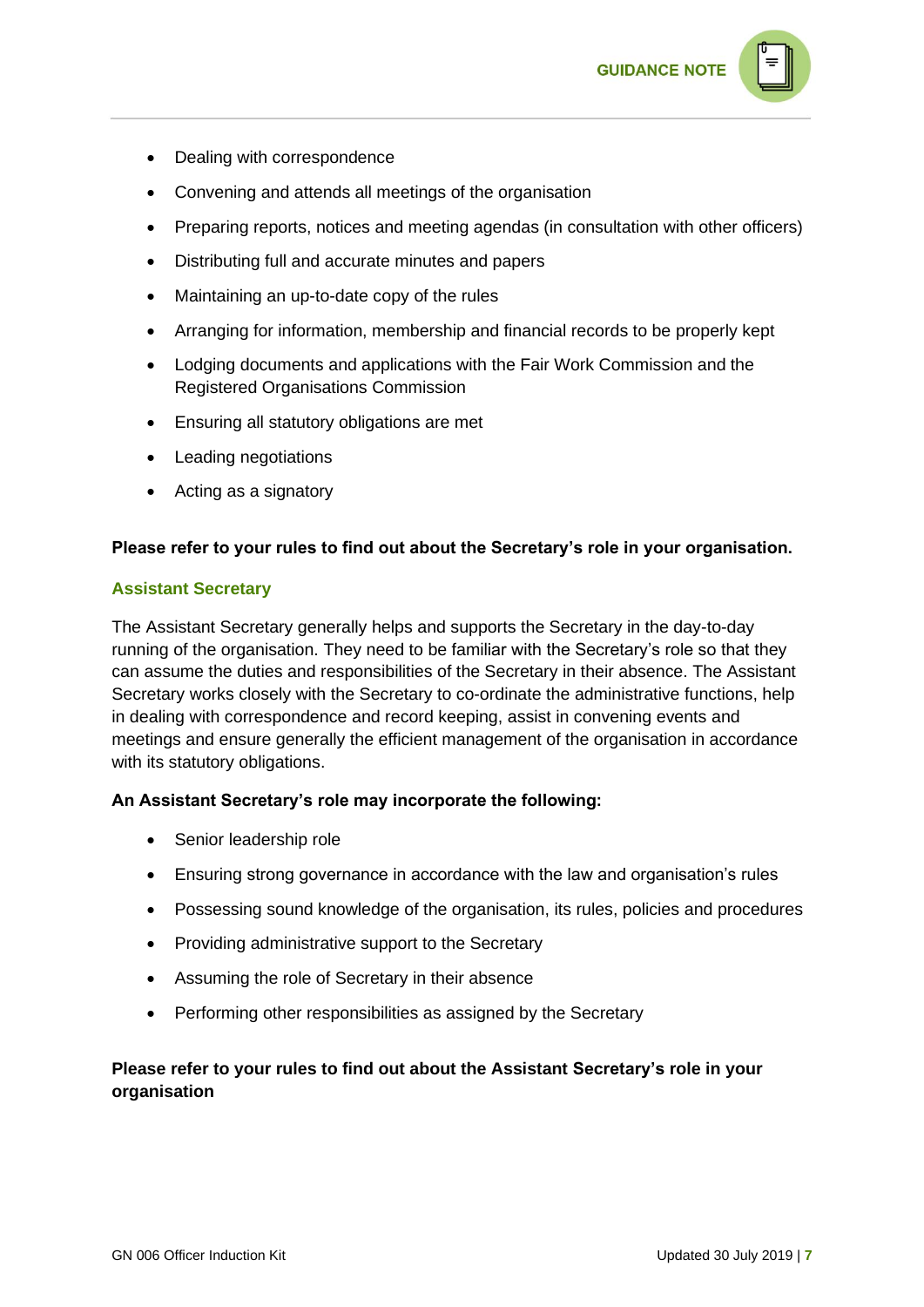

#### **Treasurer**

While all officers may be ultimately responsible for spending and expenditure, the Treasurer particularly guards against unwise and improper expenditure. They are responsible for the day-to-day financial management of the organisation and for maintaining accurate financial records to ensure compliance with statutory requirements. The Treasurer reports regularly to the organisation, providing the case for responsible expenditure, and updates members periodically on matters related to funds and financial performance.

#### **A Treasurer's role may incorporate the following:**

- Senior governance role
- Ensuring strong governance in accordance with the law and organisation's rules
- Possessing sound knowledge of the organisation, its rules, policies and procedures
- Overseeing the day-to-day running of finances
- Checking accuracy of financial statements, accounts and records
- Managing accounts, financial planning, budgeting and banking
- Overseeing an annual audit of finances and provision of report to members
- Advising the organisation of any or potential non-compliance
- Ensuring members are properly informed of financial performance and financial position
- Acting as a signatory

#### **Please refer to your rules to find out about the Treasurer's role in your organisation**

#### **Committee of Management Member**

Committees of Management determine the direction of the organisation. Members function within a set of objectives and procedures and ensure standards are consistently met. They prepare and monitor the organisation's policies, strategies and plans, and ensure that resources are allocated appropriately within the rules. Members execute strategies in relation to key issues affecting the organisation. The Committee of Management might be referred to in your rules as the Board, Executive or Council.

#### **The role of a member of the Committee of Management may incorporate the following:**

- A leadership role
- Ensuring strong governance in accordance with the law and organisation's rules
- Possessing sound knowledge of the organisation, its rules, policies and procedures
- Developing and implement policy
- Overseeing the management of the organisation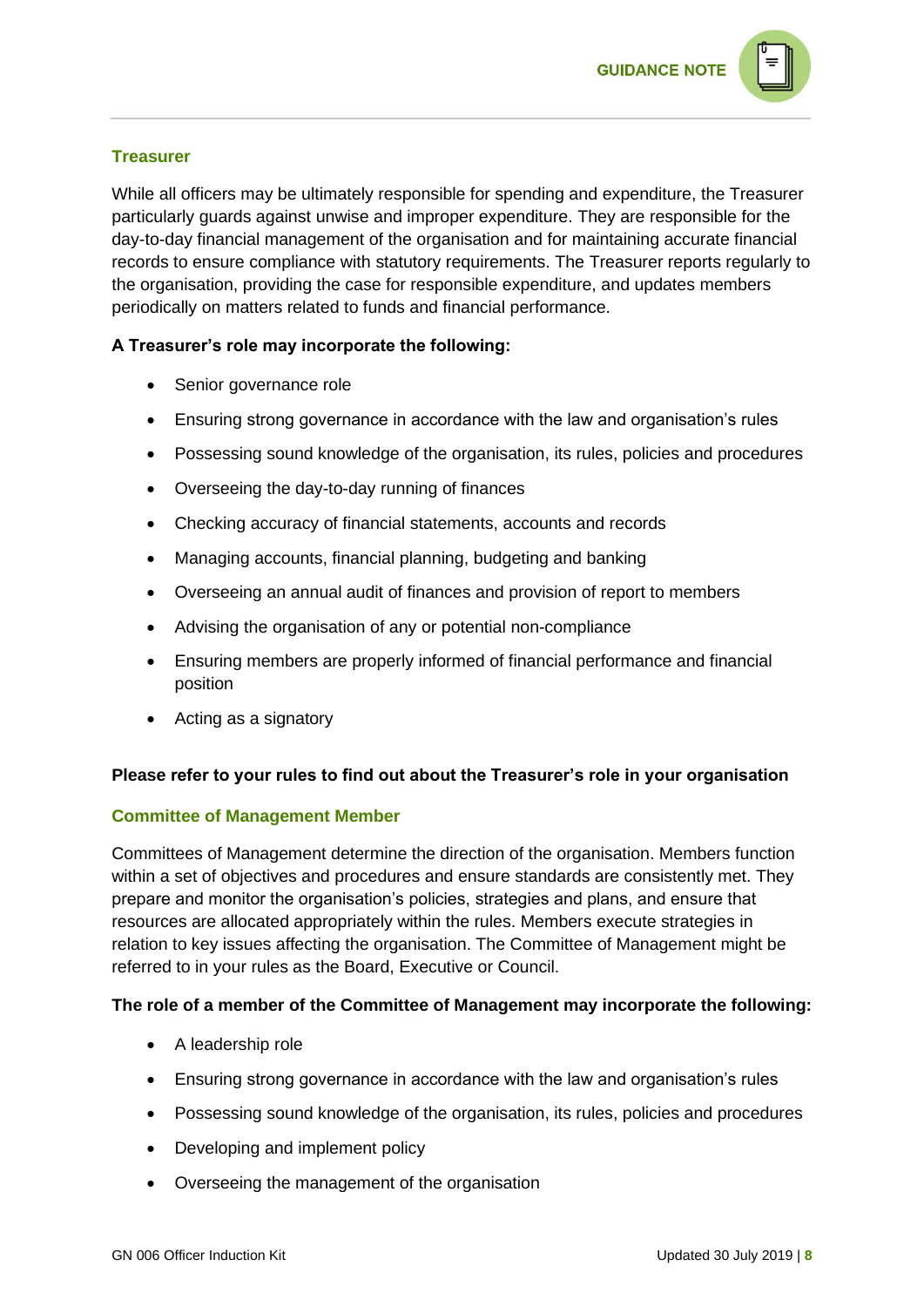

- Keeping members informed
- Considering and making alterations to the organisation's rules

#### **Please refer to your rules to find out about the Committee of Managements role in your organisation**

#### **Acting officers**

Assistant secretary, vice president and other officers may from time to time step up to act in the role of a more senior officer due to a temporary absence. In order to be able to exercise the powers of the role, for instance lodging documents as an acting secretary, the rules must provide for the ability to 'act' as the other officer.

#### **Please refer to your rules to find out about the ability to act within another officer's role**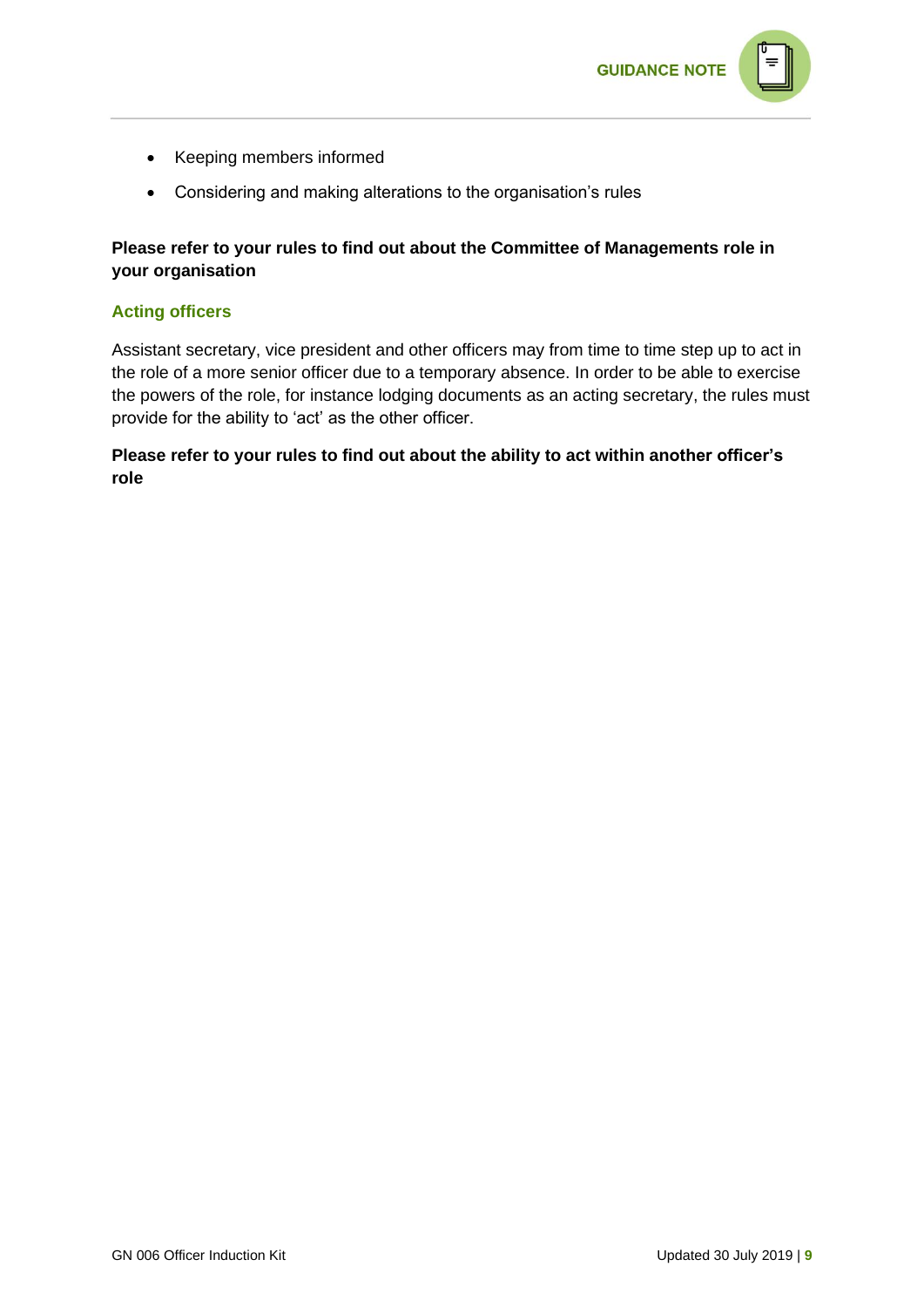

# Activity: Your officer powers and responsibilities

| Your name                                                                                                                                                                                                                                                                                                                                            |                                                                                                                                                                                                                                                                                                                                                                                                                                                                                             |                                                                       |  |
|------------------------------------------------------------------------------------------------------------------------------------------------------------------------------------------------------------------------------------------------------------------------------------------------------------------------------------------------------|---------------------------------------------------------------------------------------------------------------------------------------------------------------------------------------------------------------------------------------------------------------------------------------------------------------------------------------------------------------------------------------------------------------------------------------------------------------------------------------------|-----------------------------------------------------------------------|--|
| Name of office                                                                                                                                                                                                                                                                                                                                       |                                                                                                                                                                                                                                                                                                                                                                                                                                                                                             | Name of branch                                                        |  |
| Organisation                                                                                                                                                                                                                                                                                                                                         |                                                                                                                                                                                                                                                                                                                                                                                                                                                                                             |                                                                       |  |
| <b>Begin to Hold office</b><br>date                                                                                                                                                                                                                                                                                                                  |                                                                                                                                                                                                                                                                                                                                                                                                                                                                                             | <b>Term of office</b>                                                 |  |
| What are the<br>specific duties and<br>responsibilities of<br>your office in your<br>rules?                                                                                                                                                                                                                                                          | This may include: Attending governance training, Disclosure<br>obligations, Loans, grants and donations, Approving the Financial<br>Report, attending meetings, signing cheques and approving<br>expenditure and budgets, submitting documents to the ROC and<br>FWC, Compiling the Annual Return, Managing the Roll of<br>Members, oversight of big purchases, assisting a higher office in<br>completing their duties (in which case, what are their duties?)<br>[write your duties here] |                                                                       |  |
| What are your<br>specific duties and<br>responsibilities as<br>an officer under<br>policy?                                                                                                                                                                                                                                                           | This may include how you use a credit card, procurement and<br>spending, use of your car or telephone, attendance at meetings,<br>keeping records, training requirements, travel, bullying and<br>harassment, conflict of interest, and claiming expenses.<br>[write your duties here]                                                                                                                                                                                                      |                                                                       |  |
| As an officer you have certain oversight responsibilities. Even though some things<br>are the responsibility of other officers under the rules you should be generally aware<br>of how they are done, who is responsible and what state they are in.<br>Below, write which OFFICER/S is responsible for these key functions in your<br>organisation: |                                                                                                                                                                                                                                                                                                                                                                                                                                                                                             |                                                                       |  |
| <b>Financial reporting</b>                                                                                                                                                                                                                                                                                                                           |                                                                                                                                                                                                                                                                                                                                                                                                                                                                                             | <b>Conflicts of interest</b>                                          |  |
| <b>Approving</b><br>expenditure                                                                                                                                                                                                                                                                                                                      |                                                                                                                                                                                                                                                                                                                                                                                                                                                                                             | <b>Signing</b><br>cheques/banking                                     |  |
| <b>Purchasing big</b><br>items                                                                                                                                                                                                                                                                                                                       |                                                                                                                                                                                                                                                                                                                                                                                                                                                                                             | <b>Budgets</b>                                                        |  |
| <b>Lodging prescribed</b><br>information for<br>elections                                                                                                                                                                                                                                                                                            |                                                                                                                                                                                                                                                                                                                                                                                                                                                                                             | <b>Signing the Annual</b><br><b>Return/notifications</b><br>of change |  |
| <b>Employees/staffing</b>                                                                                                                                                                                                                                                                                                                            |                                                                                                                                                                                                                                                                                                                                                                                                                                                                                             | <b>Keeping records</b>                                                |  |
| <b>The Roll of</b><br><b>Members</b>                                                                                                                                                                                                                                                                                                                 |                                                                                                                                                                                                                                                                                                                                                                                                                                                                                             | <b>Minutes</b>                                                        |  |
| Lodging<br>documents with the<br><b>ROC/FWC</b>                                                                                                                                                                                                                                                                                                      |                                                                                                                                                                                                                                                                                                                                                                                                                                                                                             | <b>Calling meetings,</b><br>quorum and notice                         |  |
| <b>Changing the rules</b>                                                                                                                                                                                                                                                                                                                            |                                                                                                                                                                                                                                                                                                                                                                                                                                                                                             | <b>Lodging rule</b><br>changes                                        |  |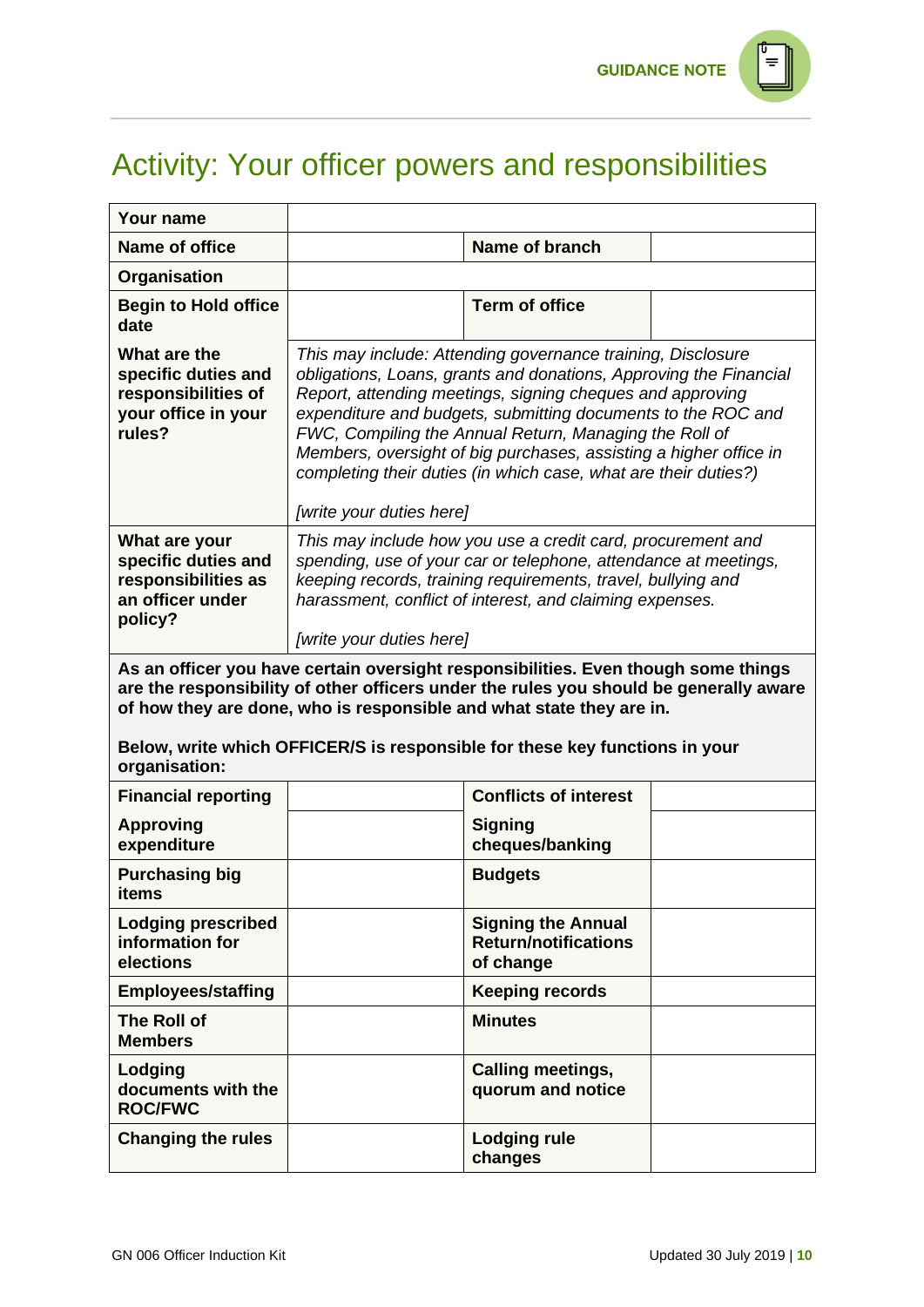# Activity: Important dates for my branch/organisation

The financial year of the organisation or branch will normally be found within the rule book of the organisation or branch. If the rules do not specify, the financial year will end on 30 June in each year. Many dates, like the AGM, may also be determined by the rules.

| The financial year of my branch is:                                                                                                                                                                                                                                    |                                                                                                                                                                                                                                                                                                                                               |  |
|------------------------------------------------------------------------------------------------------------------------------------------------------------------------------------------------------------------------------------------------------------------------|-----------------------------------------------------------------------------------------------------------------------------------------------------------------------------------------------------------------------------------------------------------------------------------------------------------------------------------------------|--|
| The Organisation is:                                                                                                                                                                                                                                                   | The same financial year<br>A different financial year:                                                                                                                                                                                                                                                                                        |  |
| My branch's loans, grants and donations<br>form is due 90 days after the end of our<br>financial year:                                                                                                                                                                 | The due date is:                                                                                                                                                                                                                                                                                                                              |  |
| My branch must present its final financial report to a: (insert type of meeting)                                                                                                                                                                                       |                                                                                                                                                                                                                                                                                                                                               |  |
| The financial report must go to an AGM or<br>The AGM will be held on:<br>The financial report must go to members<br>after it is audited but no later than 21 days<br>before the AGM:<br>Due date:<br>The financial report must be lodged within<br>14 days of the AGM: | The financial report can go to a <b>Committee</b><br>of management meeting<br>The COM meeting will be held on:<br>The financial report must go to members after<br>it is audited but no later than 5 months after<br>the end of the financial year:<br>Due date:<br>The financial report must be lodged within 14<br>days of the COM meeting: |  |
| The annual return (which is different to<br>the financial report) is due on the 31st of<br>March every year                                                                                                                                                            | Any time the information in the annual return<br>changes (which includes changes to officers<br>or addresses) the ROC must be notified<br>within 35 days in a Notification of Change<br>declaration.                                                                                                                                          |  |
| My branch's Officer and Related Party<br><b>Disclosure statement</b> must be given to<br>members and lodged with the ROC within<br>6 months of the financial year ending.                                                                                              | The due date is:                                                                                                                                                                                                                                                                                                                              |  |
| I have a WHS/RE permit                                                                                                                                                                                                                                                 | It must be returned to the FWC by:                                                                                                                                                                                                                                                                                                            |  |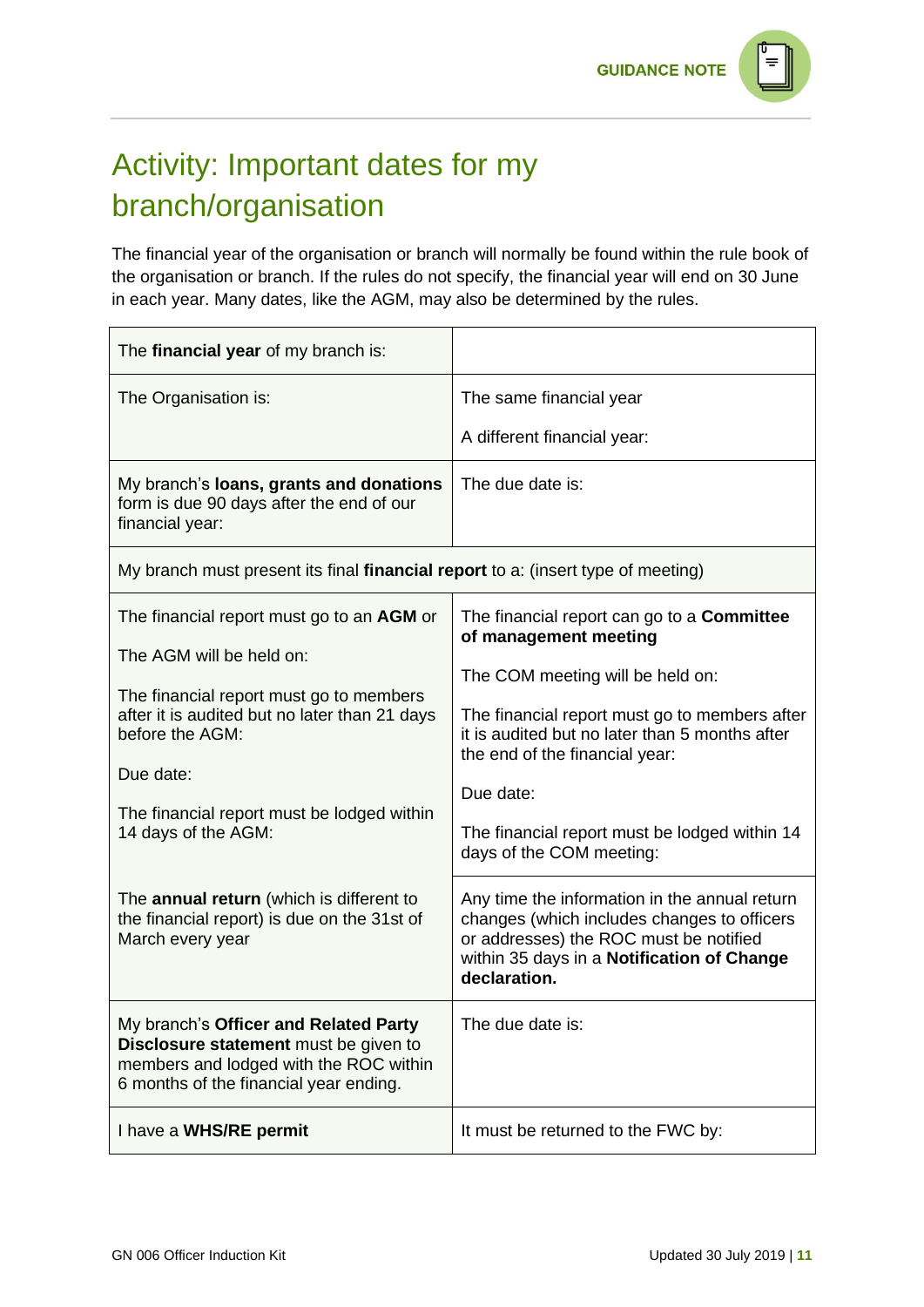

### Activity: Your organisation's meeting procedures

This activity helps you to understand your meeting rules. You may wish to do the activity several times to learn about the various types of meetings in your organisation.

#### ACTIVITY: what do your rules require?

| <b>Meeting considerations</b>                                                                                           | Rule No. | <b>Comment</b> |
|-------------------------------------------------------------------------------------------------------------------------|----------|----------------|
| If a decision is to be made, is a meeting required?                                                                     |          |                |
| If a meeting is required, what type of meeting $-$<br>special meeting, general meeting, a committee<br>meeting:         |          |                |
| Must the meeting be attended in person or can it<br>be by electronic or other means of interaction:                     |          |                |
| What is the process for determining that a meeting<br>is to held $-$ e.g. decision, request, vote, matter of<br>course: |          |                |
| Who must give notice of the meeting:                                                                                    |          |                |
| How much notice must be given:                                                                                          |          |                |
| Does the notice need to contain particular<br>information:                                                              |          |                |
| Is there a particular form of notice and manner of<br>delivering notice $-$ e.g. in writing, by post, hand<br>delivery: |          |                |
| Who chairs the meeting:                                                                                                 |          |                |
| Are there any rules that set out responsibilities of<br>the chair:                                                      |          |                |
| Who is responsible for minute taking:                                                                                   |          |                |
| What, if anything, needs to be presented to the<br>meeting $-$ e.g. an agenda:                                          |          |                |
| Are there limitations on what the meeting can<br>consider:                                                              |          |                |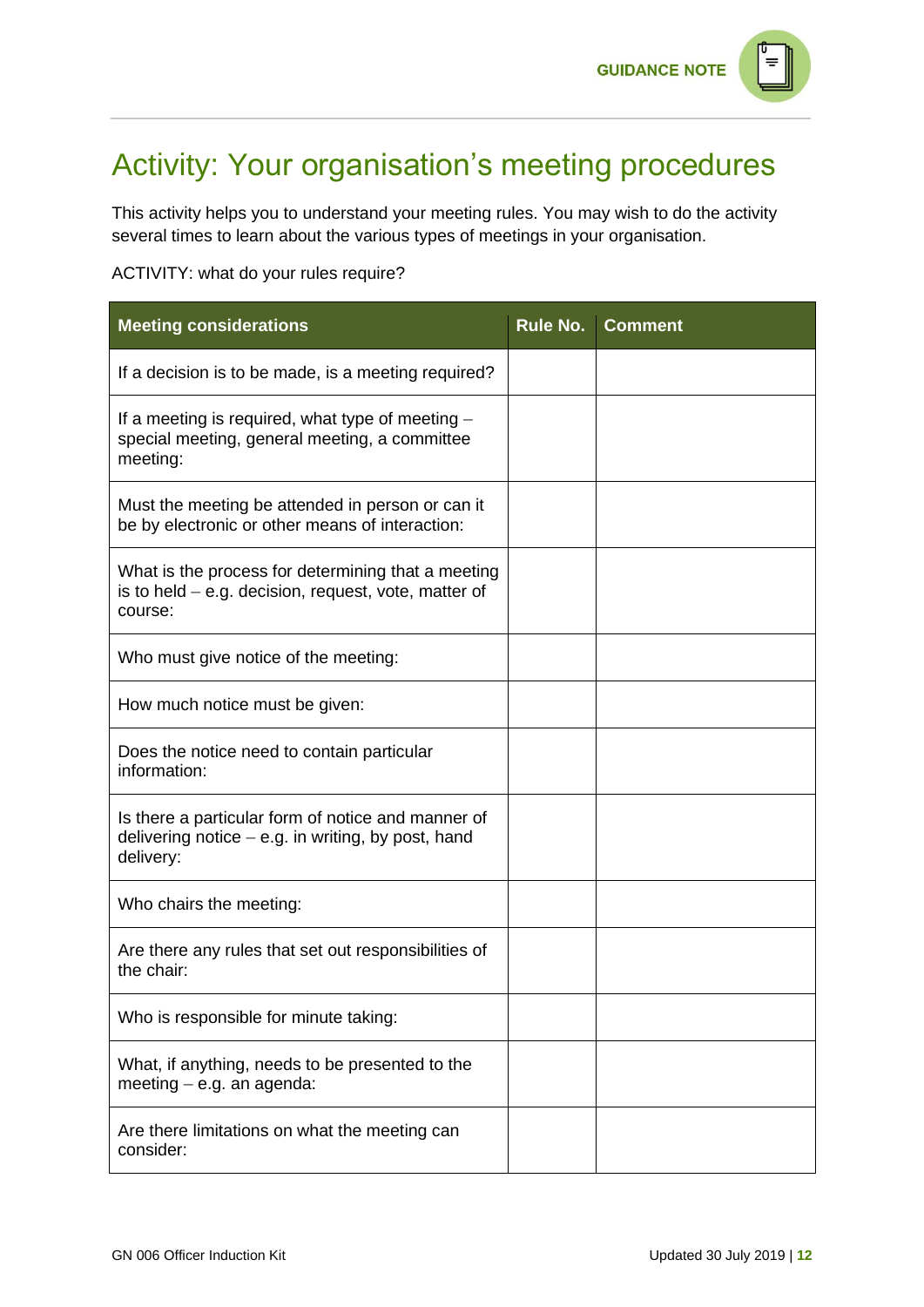

|   | п |  |
|---|---|--|
| ۰ |   |  |
|   |   |  |

| <b>Meeting considerations</b>                                                                                          | Rule No. | <b>Comment</b> |
|------------------------------------------------------------------------------------------------------------------------|----------|----------------|
| Is there a quorum requirement, and what happens<br>if a quorum is not achieved:                                        |          |                |
| Can proxies be used, and if so, are they included<br>in the quorum requirement:                                        |          |                |
| What are the speaking rules:                                                                                           |          |                |
| How are motions put to the meeting?                                                                                    |          |                |
| How is a vote undertaken $-$ e.g. ballot, show of<br>hands:                                                            |          |                |
| How is a motion carried $-$ e.g. majority of people<br>who vote, majority in attendance, special types of<br>majority: |          |                |
| What are the chair's voting rights:                                                                                    |          |                |
| Are there any post-meeting requirements:                                                                               |          |                |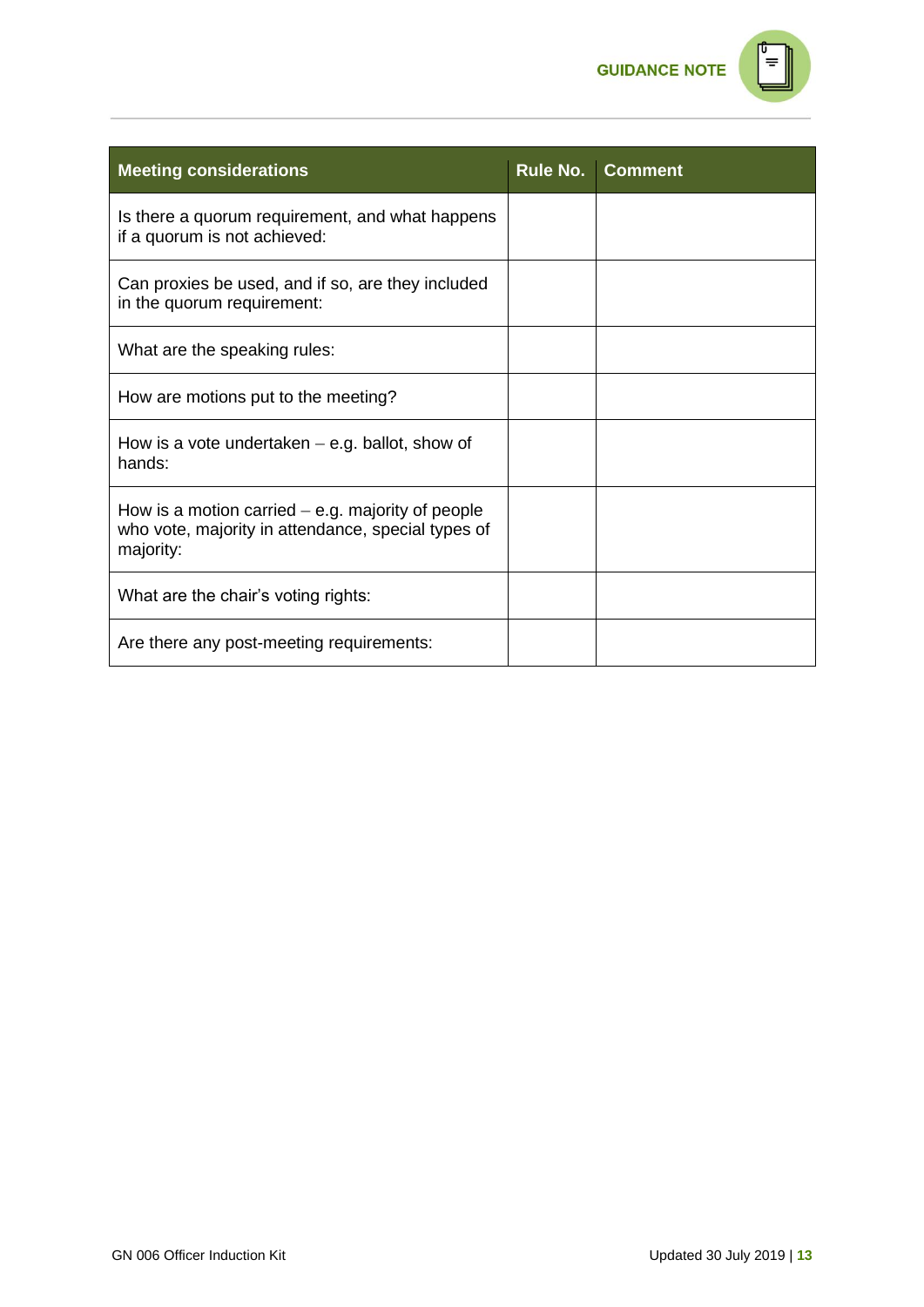# Common acronyms

| Abbrev.                  | <b>Entity/Organisation</b>                                                |
|--------------------------|---------------------------------------------------------------------------|
| <b>AASB</b>              | Australian Accounting Standards Board                                     |
| <b>ABN</b>               | Australian Business Number                                                |
| <b>ABS</b>               | <b>Australian Bureau of Statistics</b>                                    |
| <b>ACCC</b>              | Australian Competition and Consumer Commission                            |
| <b>ACTU</b>              | <b>Australian Council of Trade Unions</b>                                 |
| <b>AEC</b>               | Australian Electoral Commission                                           |
| <b>AFP</b>               | <b>Australian Federal Police</b>                                          |
| <b>ALERA</b>             | Australian Labour and Employment Relations Association                    |
| <b>APS</b>               | Australian Public Service                                                 |
| <b>APSC</b>              | Australian Public Service Commission                                      |
| <b>AR</b>                | Annual return of information under s 233 of the RO Act                    |
| <b>ASA</b>               | <b>Australian Auditing Standards</b>                                      |
| <b>AWRS</b>              | Australian Workplace Relations Study                                      |
| <b>CA</b>                | Chartered Accountants Australia and New Zealand                           |
| <b>CEO</b>               | <b>Chief Executive Officer</b>                                            |
| Cwlth, Cwth              | Commonwealth                                                              |
| <b>CPA</b>               | <b>CPA Australia</b>                                                      |
| <b>DP</b>                | Deputy President of the Fair Work Commission                              |
| <b>FOI</b>               | Freedom of information                                                    |
| <b>FOI Act</b>           | Freedom of Information Act 1982                                           |
| <b>FR</b>                | <b>Financial Report</b>                                                   |
| <b>FW Act</b>            | Fair Work Act 2009                                                        |
| <b>FWC</b>               | <b>Fair Work Commission</b>                                               |
| <b>FWCFB</b>             | <b>Fair Work Commission Full Bench</b>                                    |
| <b>FWO</b>               | Fair Work Ombudsman                                                       |
| <b>GST</b>               | Goods and Services Tax                                                    |
| <b>ICT</b>               | Information and Communications Technology                                 |
| <b>ILO</b><br><b>IPS</b> | International Labour Organization<br>Information Publications Scheme      |
| <b>KPIs</b>              | Key Performance Indicators                                                |
| <b>LGD</b>               | Loans Grants and Donations Statement under s 237 of the RO Act            |
| <b>MYEFO</b>             | Mid-Year Economic and Fiscal Outlook                                      |
| <b>NES</b>               | National Employment Standards                                             |
| <b>NMW</b>               | National Minimum Wage                                                     |
| <b>ORP</b>               | Officer and related party disclosure statement under s 293J of the RO Act |
| <b>PSA</b>               | Public Service Act 1999                                                   |
| <b>RO</b>                | Registered organisation                                                   |
| <b>ROC</b>               | Registered Organisations Commission                                       |
| <b>RO Act</b>            | Fair Work (Registered Organisations) Act 2009                             |
| <b>ROC</b>               | Registered Organisations Commission                                       |
| <b>SDP</b>               | Senior Deputy President of the Fair Work Commission                       |
| <b>SME</b>               | Small and medium-sized enterprises                                        |
| <b>TURC</b>              | Royal Commission into Trade Union Governance and Corruption               |
| <b>VP</b>                | Vice President of the Fair Work Commission                                |
| <b>WHS</b>               | Work Health and Safety                                                    |
| <b>WHS Act</b>           | Work Health and Safety Act 2011                                           |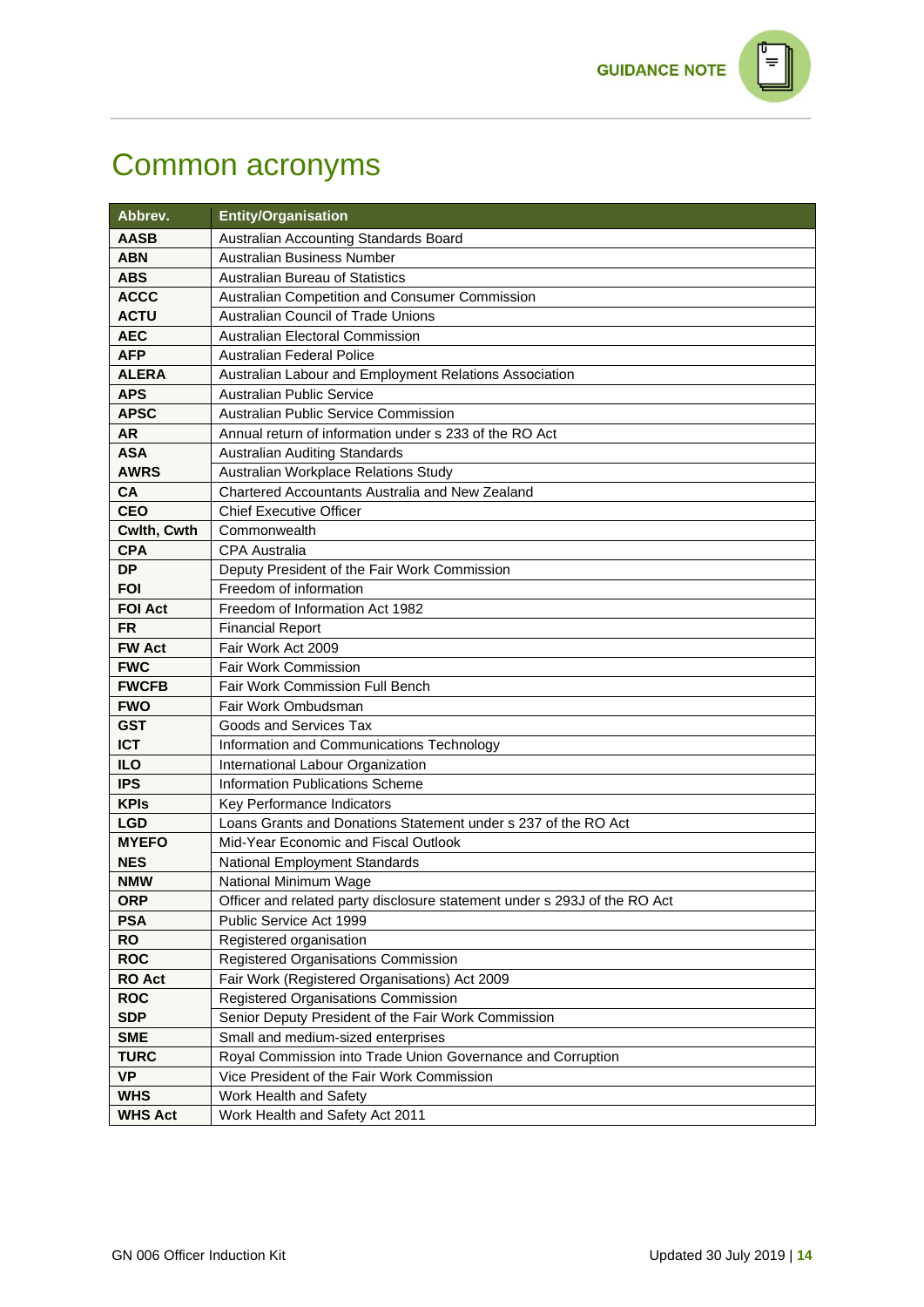

### **Organisations**

A full list of registered organisations (and organisations deregistered since the inception of the ROC) and their acronyms is available from the [Registered Organisations Commission's](https://www.roc.gov.au/find-a-registered-organisation)  [webpage.](https://www.roc.gov.au/find-a-registered-organisation)

# Activity: Where do I find?

Part of being an officer involves knowing what your obligations and responsibilities are. While you may not know all of them, it is good to know where you can find the information if you need it. Take the time to complete the below table. Some have been filled in for you.

| <b>Where do I find?</b>                                                                                                                                                                                                                    | <b>Location</b>                                                                                               |
|--------------------------------------------------------------------------------------------------------------------------------------------------------------------------------------------------------------------------------------------|---------------------------------------------------------------------------------------------------------------|
| The legislation                                                                                                                                                                                                                            | The Fair Work (Registered Organisations<br>Act) 2009 or RO Act is available online:<br>www.legislation.gov.au |
| General information on elections, annual<br>returns, financial reporting, disclosures,<br>corrupting benefits and information on the<br><b>Registered Organisations Commission</b><br>This includes template documents and fact<br>sheets. | On the Registered Organisations<br>Commission's website: www.roc.gov.au                                       |
| General information on agreement making,<br>right of entry, disputes, industrial relations<br>and information on the Fair Work<br>Commission                                                                                               | On the Fair Work Commission's website:<br>www.fwc.gov.au                                                      |
| The duties for my specific office                                                                                                                                                                                                          | The rules of your organisation or branch.                                                                     |
| The rules of my organisation/branch                                                                                                                                                                                                        | www.fwc.gov.au                                                                                                |
| Past elections, annual returns or financial<br>reports                                                                                                                                                                                     | www.roc.gov.au                                                                                                |
| Information on credit cards, expenditure,<br>reimbursement and travel as an officer                                                                                                                                                        | The rules or internal policies:<br>List the policies here:                                                    |
| Minutes of meetings I've attended                                                                                                                                                                                                          |                                                                                                               |
| Financial records of my branch, like<br>budgets, statements and purchases                                                                                                                                                                  |                                                                                                               |
| <b>Branch policies</b>                                                                                                                                                                                                                     |                                                                                                               |
| My branch email inbox and log on details                                                                                                                                                                                                   |                                                                                                               |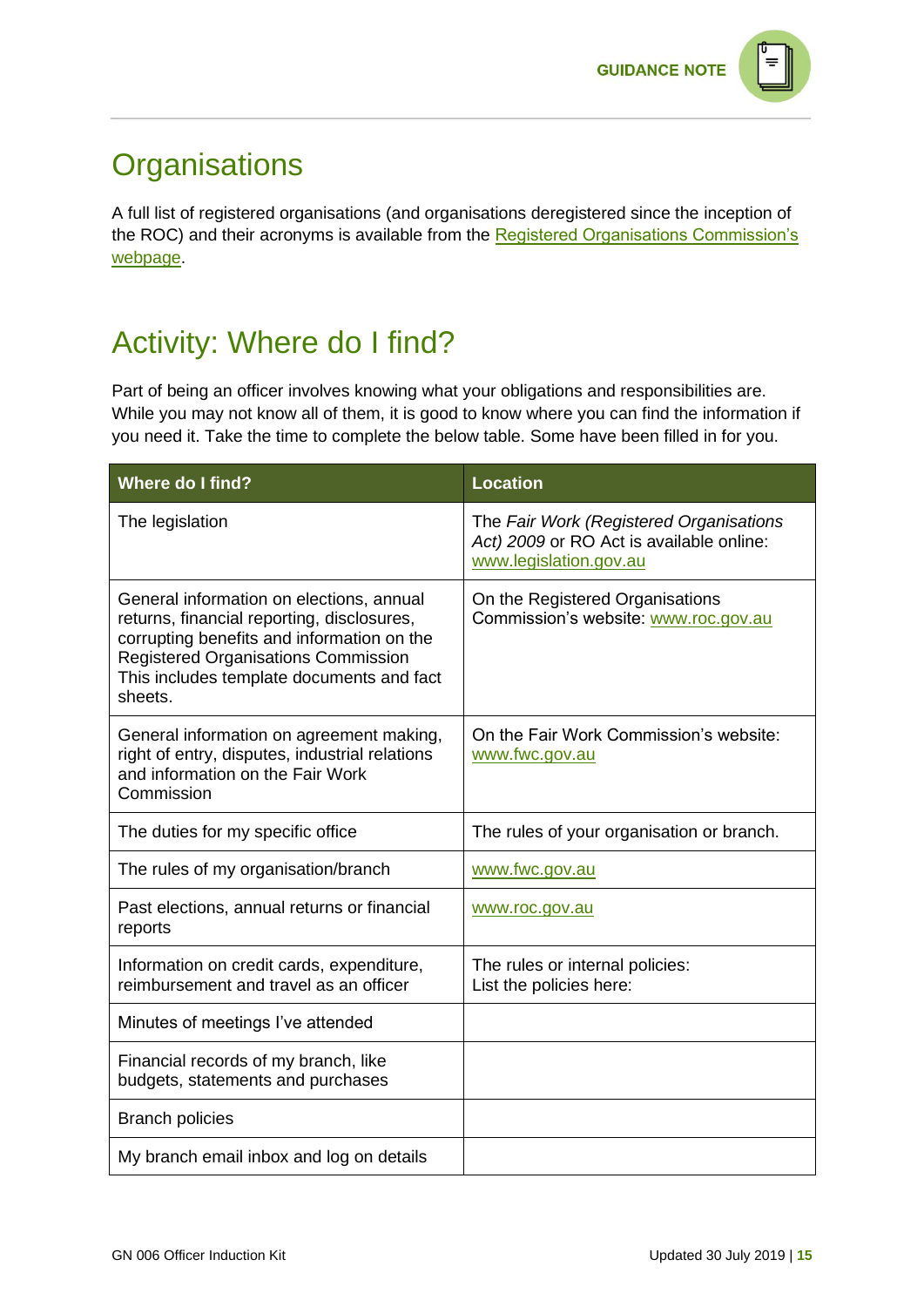**GUIDANCE NOTE** 



| <b>Where do I find?</b>                                                                                                                                                                                                                    | <b>Location</b>                                                            |
|--------------------------------------------------------------------------------------------------------------------------------------------------------------------------------------------------------------------------------------------|----------------------------------------------------------------------------|
| A conflict of interest/related party register                                                                                                                                                                                              |                                                                            |
| A timetable of compliance dates for things<br>like elections or financial reporting                                                                                                                                                        |                                                                            |
| Dispute resolution procedures for issues<br>between me, the branch, other officers and<br>members                                                                                                                                          |                                                                            |
| Information of any payments or honorariums<br>I get as an officer                                                                                                                                                                          |                                                                            |
| Important notices to members or officers                                                                                                                                                                                                   |                                                                            |
| Newsletters or other circulars                                                                                                                                                                                                             |                                                                            |
| Notice and details of upcoming meetings                                                                                                                                                                                                    |                                                                            |
| Organisation wide policies                                                                                                                                                                                                                 |                                                                            |
| Decisions/minutes of national bodies                                                                                                                                                                                                       |                                                                            |
| The names and contact details of other<br>officers                                                                                                                                                                                         |                                                                            |
| A branch or officer calendar                                                                                                                                                                                                               |                                                                            |
| Forms or other branch materials                                                                                                                                                                                                            |                                                                            |
| Financial Disclosures I and other officers<br>have made to the organisation/branch                                                                                                                                                         |                                                                            |
| The branch website (internal and public)                                                                                                                                                                                                   |                                                                            |
| The Register of members and historical<br>copies                                                                                                                                                                                           |                                                                            |
| Advice or help with interpreting the rules                                                                                                                                                                                                 |                                                                            |
| General information on elections, annual<br>returns, financial reporting, disclosures,<br>corrupting benefits and information on the<br><b>Registered Organisations Commission</b><br>This includes template documents and fact<br>sheets. | On the Registered Organisations<br>Commission's website:<br>www.roc.gov.au |
| General information on agreement making,<br>right of entry, disputes, industrial relations<br>and information on the Fair Work<br>Commission                                                                                               | On the Fair Work Commission's website:<br>www.fwc.gov.au                   |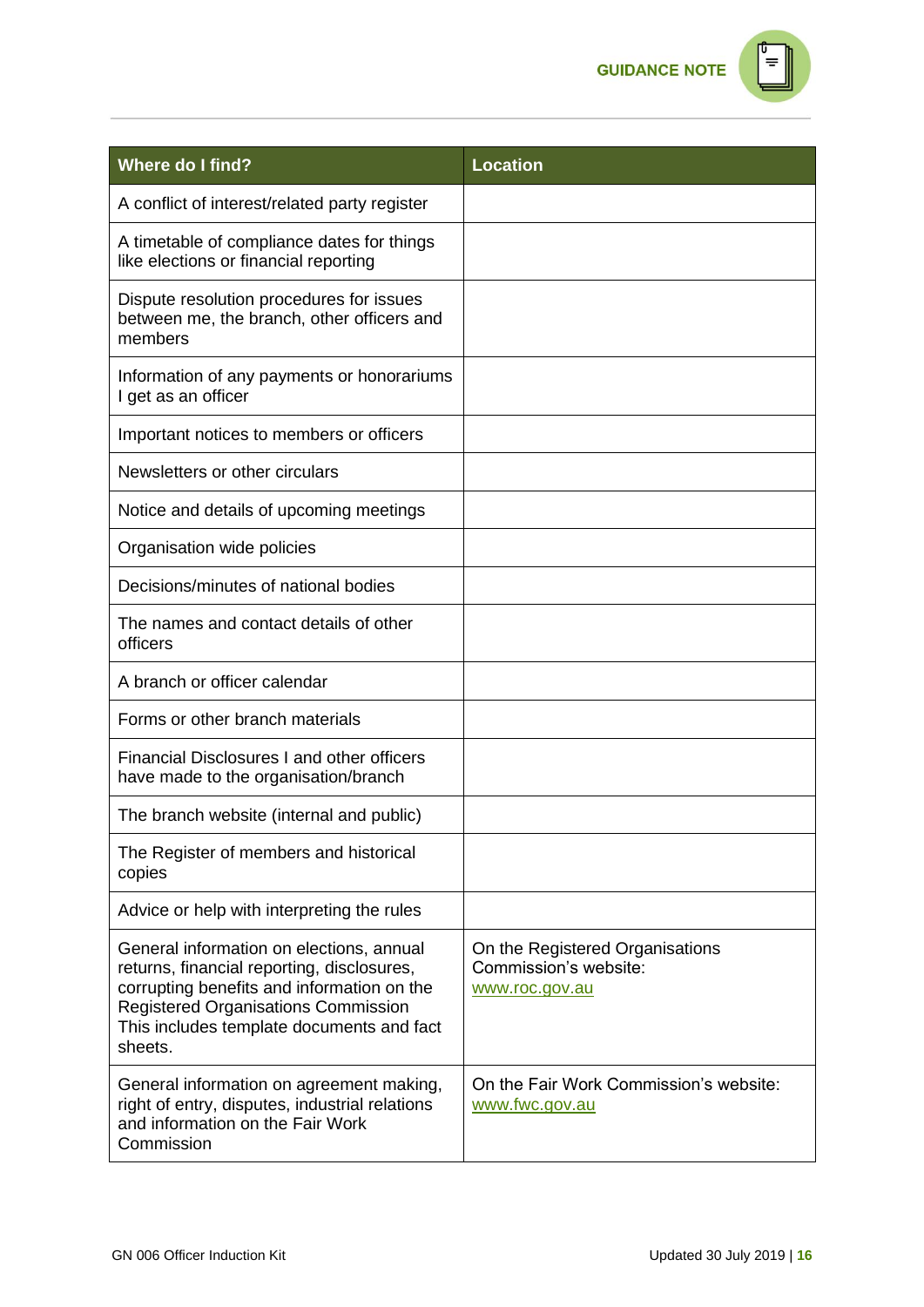**GUIDANCE NOTE** 

| T |  |
|---|--|
|   |  |
|   |  |
|   |  |
|   |  |

| <b>Where do I find?</b>                                                                           | <b>Location</b>                                            |
|---------------------------------------------------------------------------------------------------|------------------------------------------------------------|
| The duties for my specific office                                                                 | The rules of your organisation or branch.                  |
| The rules of my organisation/branch                                                               | www.fwc.gov.au                                             |
| Past elections, annual returns or financial<br>reports                                            | www.roc.gov.au                                             |
| Information on credit cards, expenditure,<br>reimbursement and travel as an officer               | The rules or internal policies:<br>List the policies here: |
| Minutes of meetings I've attended                                                                 |                                                            |
| Financial records of my branch, like<br>budgets, statements and purchases                         |                                                            |
| <b>Branch policies</b>                                                                            |                                                            |
| My branch email inbox and log on details                                                          |                                                            |
| A conflict of interest/related party register                                                     |                                                            |
| A timetable of compliance dates for things<br>like elections or financial reporting               |                                                            |
| Dispute resolution procedures for issues<br>between me, the branch, other officers and<br>members |                                                            |
| Information of any payments or honorariums<br>I get as an officer                                 |                                                            |
| Important notices to members or officers                                                          |                                                            |
| Newsletters or other circulars                                                                    |                                                            |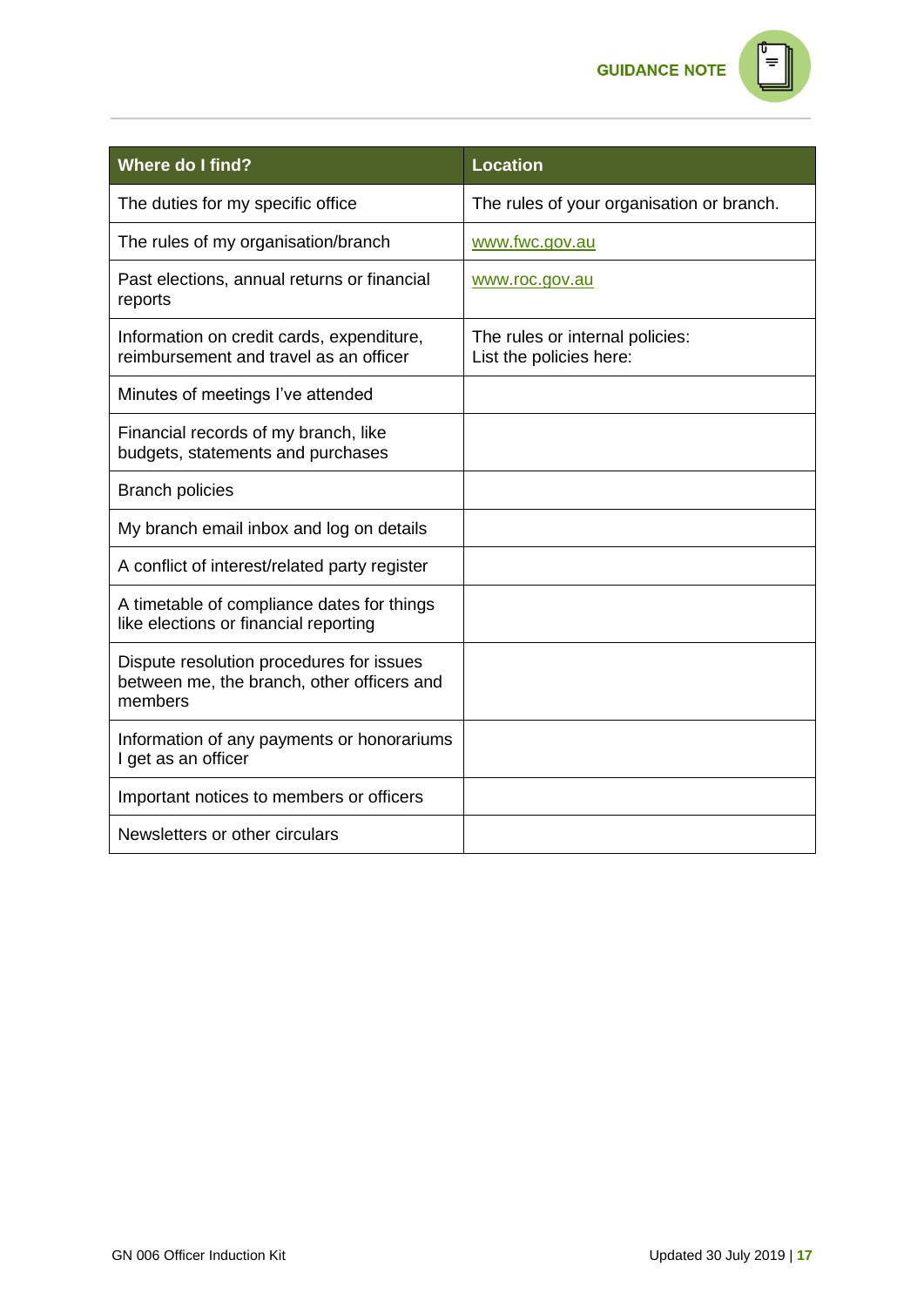### Entry permits and rules

#### **Fair Work Commission**

Entry permits and rules are dealt with by the Fair Work Commission. The Fair Work Commission is a separate body to the Registered Organisations Commission. Officers of registered organisations may have entry permits and must comply with the rules of the organisation.

#### **The two Commissions have very different areas of responsibility:**

| <b>Fair Work Commission</b>                                                                                                                                                                                                                                  | <b>Registered Organisations Commission</b>                                                                                                                                                                                                                                         |
|--------------------------------------------------------------------------------------------------------------------------------------------------------------------------------------------------------------------------------------------------------------|------------------------------------------------------------------------------------------------------------------------------------------------------------------------------------------------------------------------------------------------------------------------------------|
| Registration, amalgamations and<br>deregistration<br>Rules (including eligibility rules)<br>Approval of Right of entry training<br>WHS permit applications<br>Right of entry permits<br><b>Disputes</b><br>Appeals (including appeals from ROC<br>decisions) | Elections<br>Annual returns<br>Financial reports and loans, grants<br>$\bullet$<br>and donations statements<br>Inquiries and investigations<br>Education<br>$\bullet$<br><b>Statutory Governance training</b><br>Officer and related party disclosures<br>Registration of auditors |

If you would like information on **entry permits**, please see the **Fair Work Commission website** which contains a great deal of helpful information, including:

- Who can and how to apply
- How to use an entry permit
- When entry permits expire
- How to return your entry permit
- The law relating to right of entry permits generally

[www.fwc.gov.au/registered-organisations/entry-permits](https://www.fwc.gov.au/registered-organisations/entry-permits)

If you would like information on the **rules of registered organisations**, please see the [Fair](https://www.fwc.gov.au/registered-organisations/running-registered-organisation/organisations-rules)  [Work Commission website](https://www.fwc.gov.au/registered-organisations/running-registered-organisation/organisations-rules) which contains useful information, including:

• What must be in rules